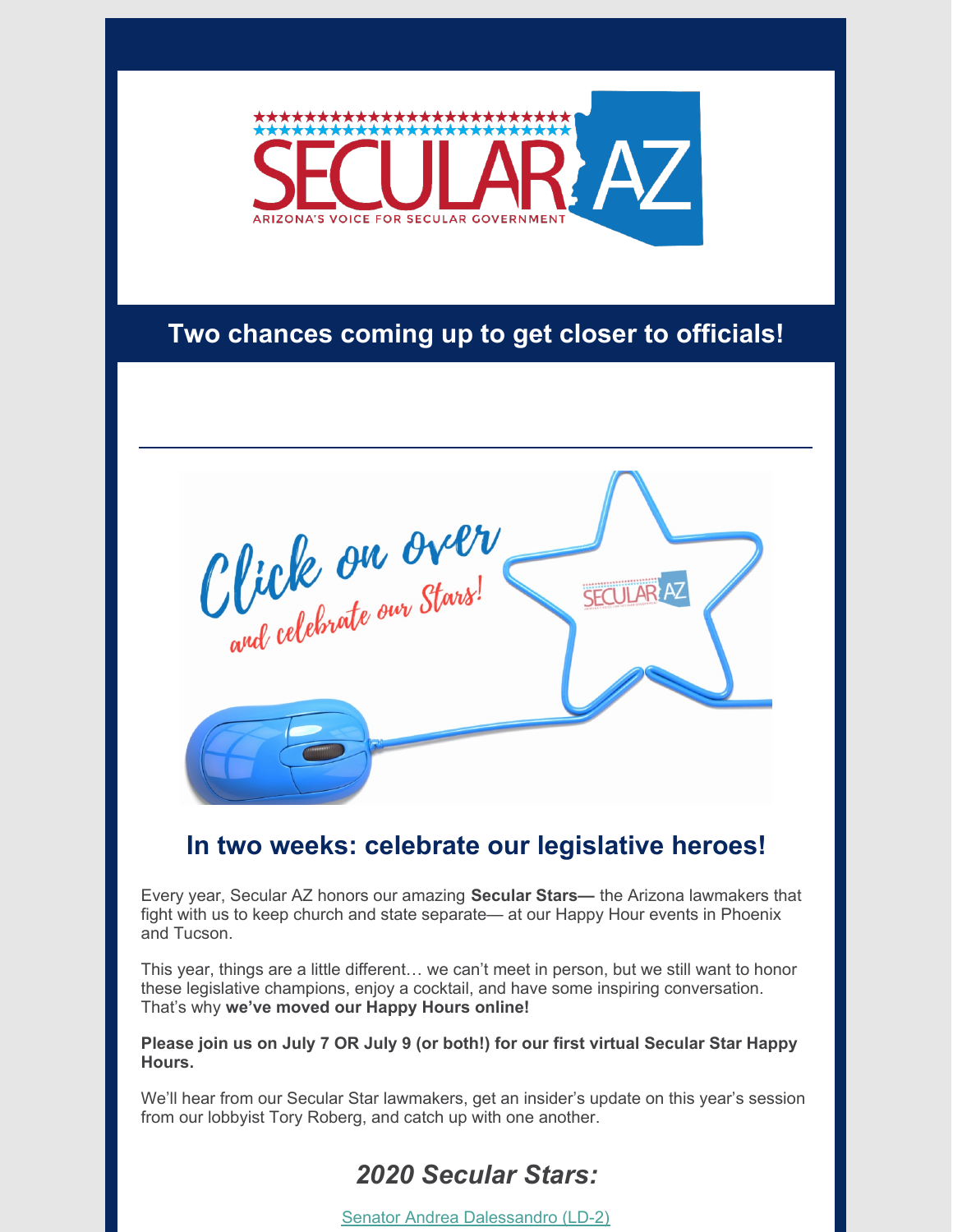[Representative](https://www.azleg.gov/House/House-member/?legislature=54&session=122&legislator=1864) Charlene Fernandez (LD-4) [Representative](https://www.azleg.gov/House/House-member/?legislature=54&session=122&legislator=1866) Randall Friese (LD-9) Senator Juan Mendez [\(LD-26\)\\*](https://www.azleg.gov/Senate/Senate-member/?legislature=54&session=122&legislator=1942) [Representative](https://www.azleg.gov/House/House-member/?legislature=54&session=122&legislator=1877) Pam Powers Hannley (LD-9) Senator Martin [Quezada](https://www.azleg.gov/Senate/Senate-member/?legislature=54&session=122&legislator=1945) (LD-29) Senator [Rebecca](https://www.azleg.gov/Senate/Senate-member/?legislature=54&session=122&legislator=1943) Rios (LD-27) [Representative](https://www.azleg.gov/House/House-member/?legislature=54&session=122&legislator=1885) Athena Salman (LD-26)\* [Senator](https://www.azleg.gov/Senate/Senate-member/?legislature=54&session=122&legislator=1925) Victoria Steele (LD-9) [Representative](https://www.azleg.gov/House/House-member/?legislature=54&session=122&legislator=1911) Raquel Terán (LD-30)

\*Secular Super Star (highest 2020 Secular Score in respective chamber) All Secular Stars have been invited to join us for these online events.

Register now for the July 7th [celebration!](https://us02web.zoom.us/meeting/register/tZcvd-qvrz0qHdOpTb66572o9IiLAiHhN4ro)

Register now for the July 9th [celebration!](https://us02web.zoom.us/meeting/register/tZYtc-morTkoHdTyIQePyDsOxMWHrOLtrs4y)

**Want to** *really* **show your support? Become a Secular Star Sponsor by making a gift of \$100 or more ahead of the event!**

Your support helps us keep fighting to keep Arizona secular! A suggested gift of \$100 makes you into a Secular Star Sponsor… we'll feature your support on our social media and at the event, and send you a special gift – your choice of a Secular AZ sticker or wristband!

Click here to become a Happy Hour [sponsor!](https://secularaz.org/product/secular-star-happy-hour-host/)

#### **Coming due: secular candidate evaluations!**

We're poised to make big changes at the Legislature, but we can't do it without electing more secular-supporting officials. That's why we're hard at work finishing our **2020 Secular Scorecard and Voter Guide, which drops Monday, July 6th.**

These documents will let you know exactly how each sitting lawmaker performed on secular issues this year— and how other candidates



running for the Legislature responded to our questions about separation of church and state. Stay tuned!

# **AZ Church & State News**

#### **Phoenix megachurch caught in violation of campaign law.**

On Tuesday, April 23<sup>rd</sup>, President Donald Trump held a campaign rally hosted by "Students for Trump" at Dream City Church Phoenix.